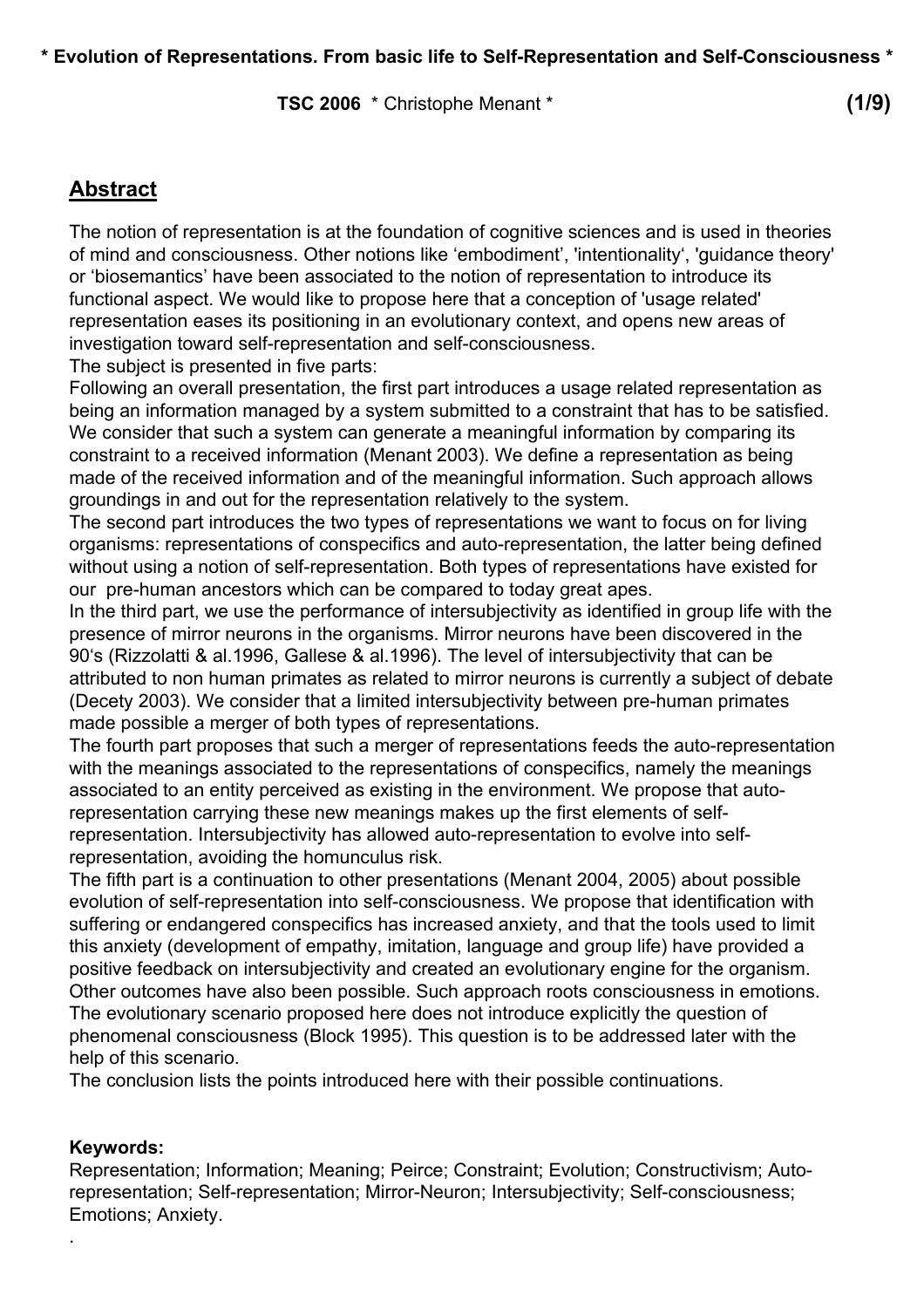### **\* Evolution of Representations. From basic life to Self-Representation and Self-Consciousness \***

**TSC 2006** \* Christophe Menant \* **(2/9)**

#### **Presentation:**

#### **I. Usage related representations and associated meaningful Information:**

- \* A usage related representation contains a meaningful information (a meaning) built up by the organism to determine the action that will be implemented in order to satisfy a constraint.
- **II. Representations of conspecifics and auto-representation. Associated meanings:** Subject organism builds up representations of conspecifics, and can also build up an "autorepresentation" which is a representation of the organism with no notion of self-representation.
- **III. Identification of auto-representation with representations of conspecifics. Merger of associated meanings:**
- \* Mirror neurons level of evolution indicate the possibility for an identification of subject with conspecifics which leads to a merger of corresponding representations and meanings.
- **IV. Auto-representation using the meanings associated to the representations of conspecifics to build up the first elements of a self-representation:**
- \* Due to identification with conspecifics, auto-representation of subject can integrate the meanings associated to the representations of conspecifics and so become a representation of an element perceived as existing in the environment. Auto-representation starts representing an element existing in the environment and so builds up an elementary version of self-representation.
- **V. Evolution of self-representation toward self-consciousness. Accelerators and inhibitors:**
- \* Evolutionary advantages of self-representation open the way to self-consciousness.
- \* Anxiety coming from identification with endangered or suffering conspecifics is an evolutionary engine via a positive feedback on intersubjectivity made possible by the tools developed for anxiety limitation.

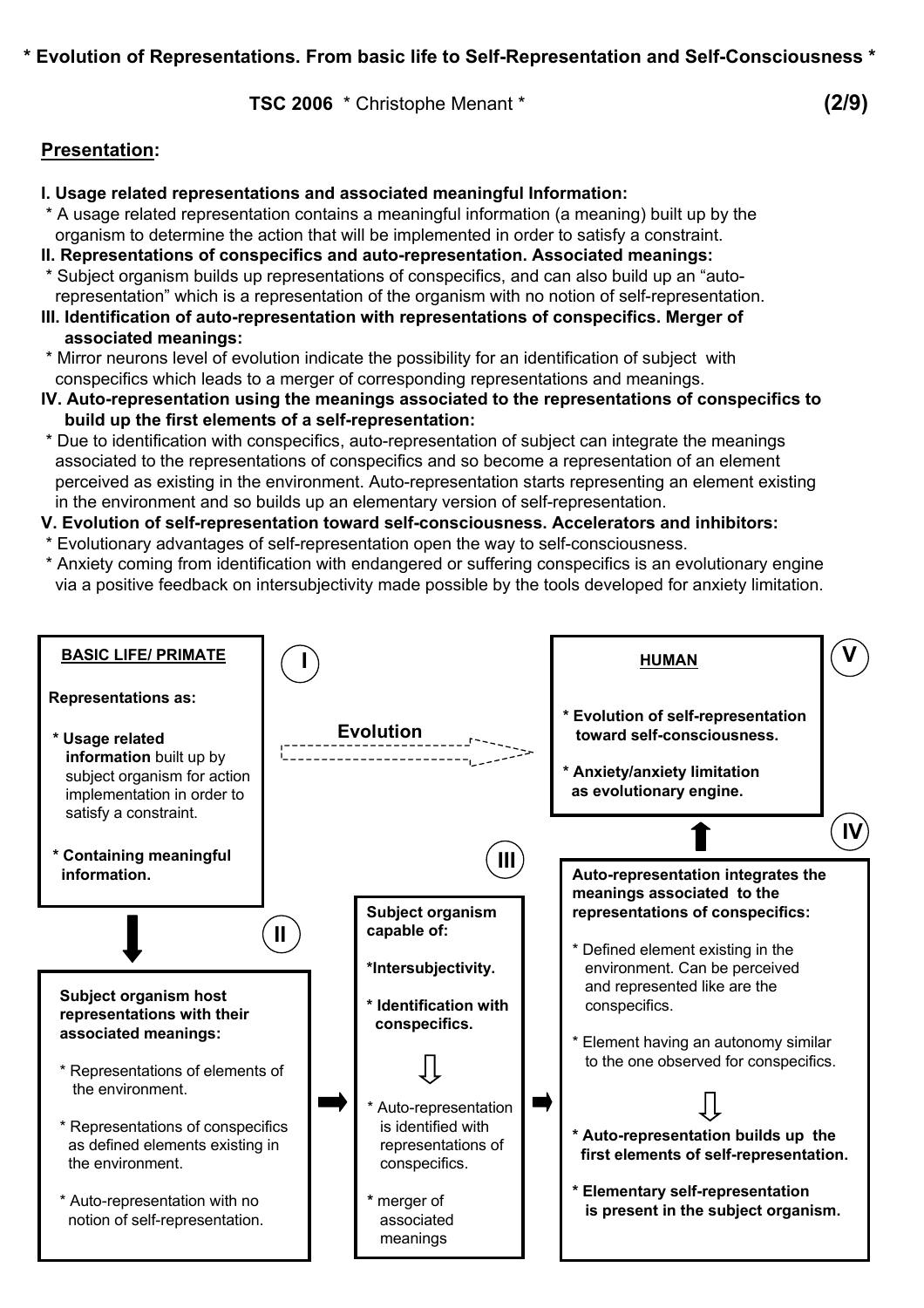**TSC 2006** \* Christophe Menant \* **(3/9)**

### **I. Usage related representations and associated meaningful Information:**

- \* An evolutionary approach to representations starts with representations built up by an organism submitted to constraints (survive, mate, live group life,..).
- \* Such representations are usage related and are build up by an organism that will use them for the satisfaction of its constraints (1).
- \* We propose to formalize this usage related aspect of representations by identifying a component of meaningful information in their content .
- \* We define a meaningful information (a meaning) as being an information produced by a system submitted to a constraint when the system receives an incident information that has a connection with its constraint. The meaning is that connection. The meaning will be used by the system to determine an action that will satisfy the constraint. (Menant 2003).
- \* We define a basic representation as made of the received information and of the associated meaning relatively to the system (Fig I.1). The Meaning Generator System (MGS) is a building block linked to other functions (memory, simulation, ….). This definition of a representation combines objectivism and constructivism (2).
- \* A global representation would be multimodal and combine several basic representations with memorized information.
- \* The MGS can be related to the Peircean triadic theory of sign.
- \* Groundings in and out for meaning or representation refer to the build up of the meaning from information and data processing located in the system, and from incident information originated out of the system (Menant 2005).



**Fig I.1 Representation as Received Information plus Associated Meaning**

- (1) Usage related aspect of representations has already been introduced for Biosemantics (Millikan), Guidance Theory (Rosenberg and Anderson 2004) Embodiment (Anderson 2005), Intentionality (Freeman 1997).
- (2) The representation is objectivist by the received information and constructivist by the meaningful information.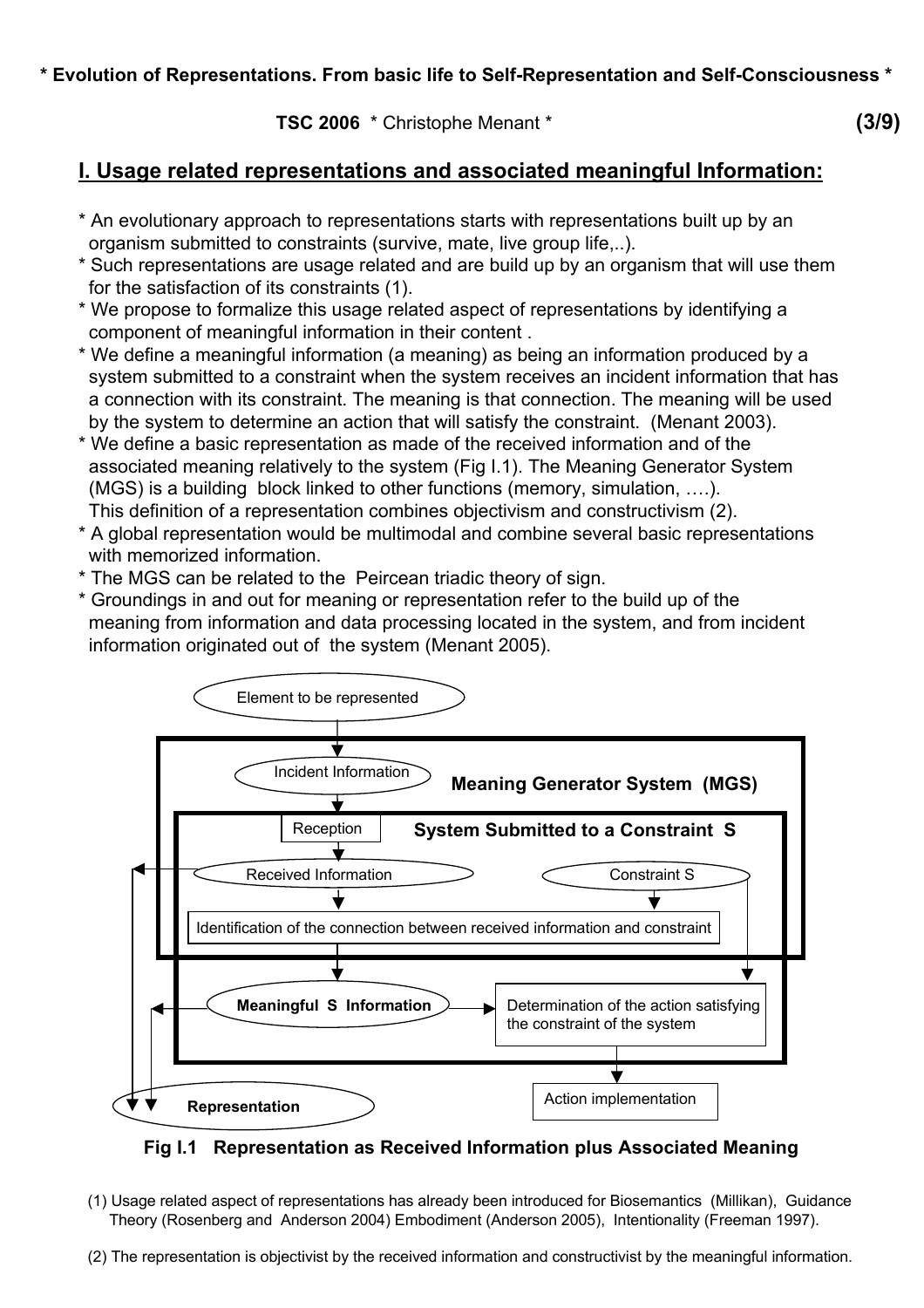**TSC 2006** \* Christophe Menant \* **(4/9)**

# **II . Representation of conspecifics and auto-representation. Associated meanings:**

- \* We now consider usage related representations at a level of evolution where primates are not capable of self-representation (say, lemurs) and we introduce for these primates the notion of auto-representations that contains no notion of self-representation.
- \* At this level of evolution, a representation of a conspecific is multimodal as different senses and constraints are involved. The associated meanings are many. We will focus on some precise ones.

### **II.1 Representations of conspecifics and associated meanings:**

\* Primates live in group and interfere with each other. Representations of conspecifics for a subject results mostly from her interactions with them and from the sensorial perceptions of their bodies and actions. The representations and meanings are very many due to different sensorial perceptions of conspecifics (and memorized information).

We select the following meanings associated to the representation of a conspecific for a subject organism:

- Existing in the environment with an identity. Can display some autonomy that separates it from the background of the environment and from other conspecifics.
- Identified and recognized as an existing entity by the subject and by other conspecifics.

### **II.2 Auto-representation and associated meanings:**

- \* In our evolutionary approach on representations, we want to avoid introducing a priori the notion of self-representation which can be looked as close to self-consciousness (Levine). To avoid circularity, we take as a starting point an organism only capable of what we call an 'auto-representation' which is a representation of the subject organism to the subject organism, with no notion of self-representation. Self-representation will be introduced later on as an evolution of this auto-representation.
- \* Auto-representation is a dynamic process encompassing lived experiences with two types of information sources (and no reference to self-representation):
- External sources: what the subject can perceive with her senses about her body and her interactions with the environment (seen feet, smelled fingers, heard shouting, …; consequences of actions, interactions with conspecifics, …).
- Internal sources: the inner signals coming from inner states of the body (physical pain, hunger, …).
- \* Meanings associated to these information are the ones related to the various constraints that have to be satisfied (stay alive as an individual and as a species, live group life).
- \* Simple primates like lemurs are capable of auto-representation, but this autorepresentation is not a specificity of primates and exists in lower levels of life regarding evolution. We focus here on primates as we believe they represent an evolutionary stage where auto-representation can progressively reach the level of selfrepresentation, opening a path to the evolution toward self-consciousness.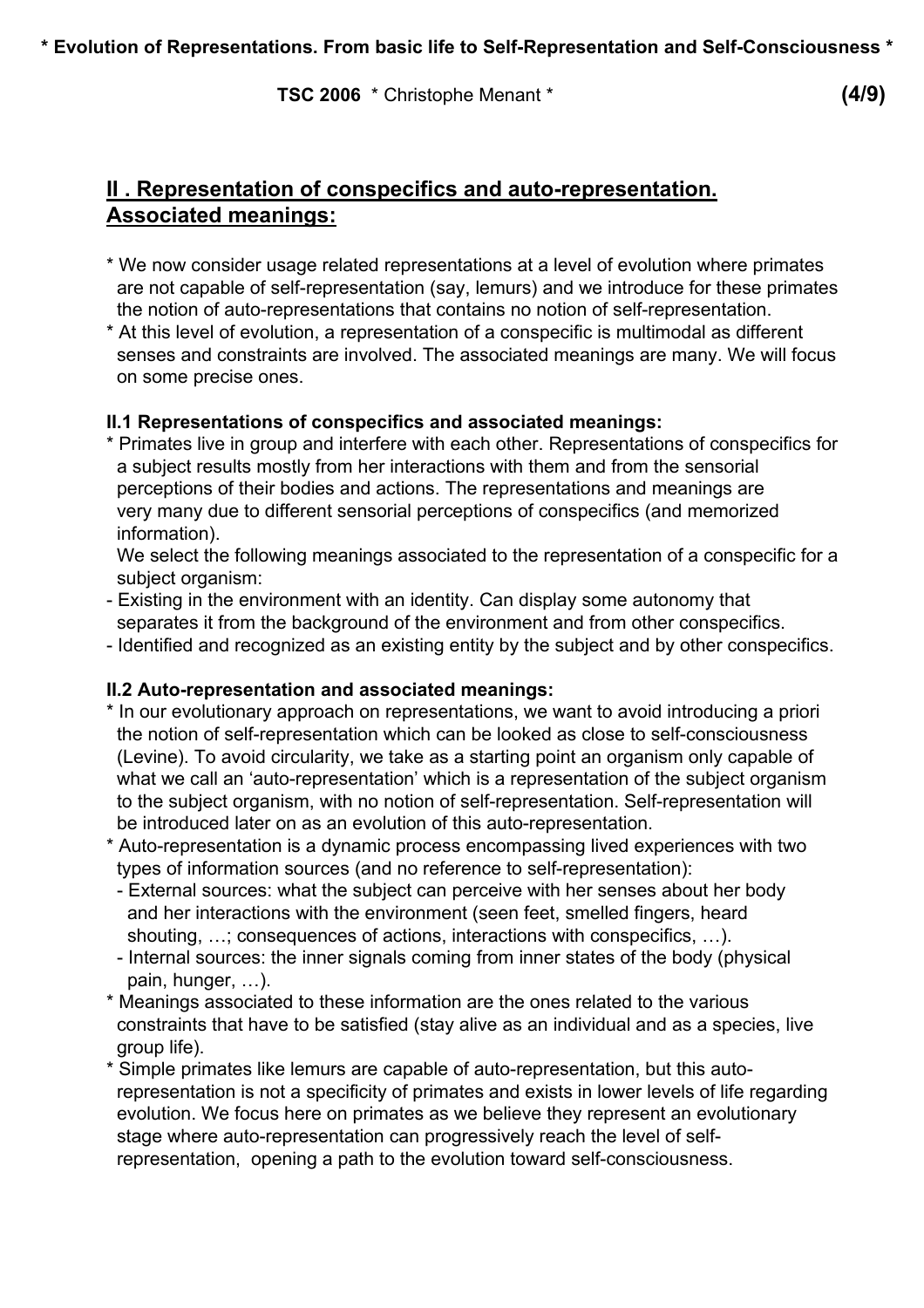**TSC 2006** \* Christophe Menant \* **(5/9)**

# **III. Identification of auto-representation with representations of conspecifics. Merger of associated meanings:**

\* Recent scientific results on mirror neurons bring to believe that pre-human primates acquired progressively the performance of intersubjectivity which allowed them to mentally identify with each other.

Following our approach, this means that pre-human primate have been in a position to identify their auto-representation with the representations they had of their conspecifics. This brought the possibility for a merger of the meanings associated to both types of representations.

### **III.1.Mirror neuron level of evolution. Intersubjectivity and identification of subject with conspecifics:**

**\*** The discovery of mirror neurons in macaques about ten years ago (Rizzolatti & al 1996, Gallese & al 1996) has allowed the build up of a new conceptual tool for intersubjectivity in great apes and in humans. Mirror neurons are neurons that discharge when a subject executes an action as well as when the subject observes a conspecific executing the action. Such characteristics have allowed the idea that mirror neurons identify a possibility for intersubjectivity between subject and conspecifics.

Mirror neurons have been identified in humans also and discussions exist about the fact that "human beings "identify" with conspecifics more deeply than do other primates" (Decety, Chaminade 2003).

\* Studies based on brain size and skull shape indicate that our early australopithecus ancestor that lived on earth about 4millions of years ago was probably not much different from modern apes in its behaviors. This brings us to consider that our ancestor did possess some level of intersubjectivity performance and was capable to mentally identify with his conspecifics in a limited way. It is not possible to address this level of performance more precisely. We can however consider that it probably began at a very low level and went up progressively with the evolution of the human linage.

### **III.2. Merger of representations and of associated meanings:**

**\*** The performance of mental identification of a subject with her conspecifics can be translated in terms of merger of representations.

As developed above, a subject carries two types of representations we are interested in: an auto-representation and a representations of her conspecifics. If the subject can mentally identify with her conspecifics, her auto-representation will merge with the representations she has of her conspecifics. Consequently, the associated meanings will also merge. This brings the possibility for the autorepresentation to have access to the meanings associated to the representations of the conspecifics.

We propose in the next paragraph that an access to these new meanings can introduce some first elements of a self-representation on top of the existing autorepresentation.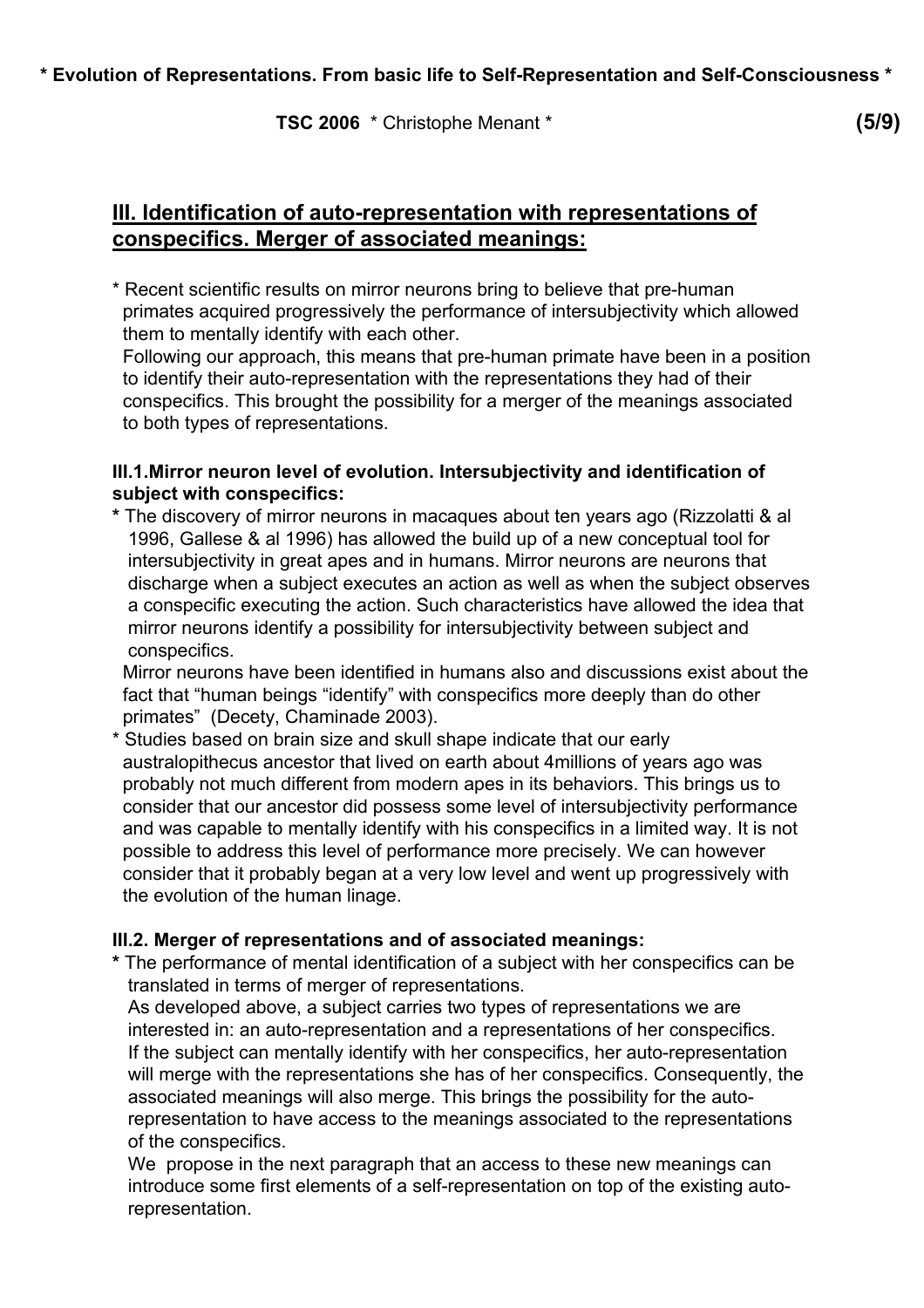**TSC 2006** \* Christophe Menant \* **(6/9)**

# **IV. Auto-representation using the meanings associated to the representations of conspecifics to build up the first elements of a self-representation:**

\* We have considered that evolution has made possible that a subject organism merges the meaning associated to her auto-representation with the ones associated to the representations of her conspecifics. We propose here a hypothesis about how such a merger can give birth to a first version of self-representation for our pre-human ancestor. We then introduce the possible developments of these first elements of self-representation through evolution (3) .

### **IV.1. Auto-representation accessing the meanings associated to the representations of conspecifics. Birth of the first elements of a self-representation in evolution:**

- \* The identification of the auto-representation of a subject organism with the representations of its conspecifics make possible the merger of associated meanings. The auto-representation of the subject that initially, and by definition, did not carry any notion of self-representation will be enriched with the meanings coming from the representations of the conspecifics. The auto-representation will then carry the following meanings:
	- Organism existing in the environment with an identity that can display some autonomy and be separated from the background of the environment and from other conspecifics.
- Organism identified and recognized as an existing entity by the subject and by the other conspecifics.
- \* The auto-representation of the subject now represents her as existing in the environment as her conspecifics do for her. This is what we propose to consider as being the first elements of self-representation where a subject considers that she is existing as an entity of the environment as her conspecifics are existing for her.

It is clear that the meanings associated to the auto-representation and to the representations of conspecifics did not merge all at once, and that self-representation came up progressively through evolution.

Such approach avoids the homunculus risk as the nature of self-representation is presented as an evolution of auto-representation.

### **IV.2. Possible developments thru evolution for these first elements of self-representation:**

- \* Following the proposed scenario, identification with conspecifics is a key event in the build up of the first elements of self-representation thru evolution, as it allowed the pre-human primates to progressively represent themselves as existing elements in the environment, as their conspecifics are represented. However, the development of self-representation may not be the only consequence of the identification with conspecifics. Other effects may have occurred with positive or negative impact on the development of self-representation. These other effects have to be taken into account.
- The build up of the first elements of self-representation has been presented as applied to the primate species, but it has taken place in individual primates, each with its specific history and auto-representation. So self-representation, on a phylogenetic basis, is also to be looked at as a sum of individual constructions encompassing personal experiences.

<sup>(3):</sup> It is considered that dolphins have access to some self-awareness (Marten and Psarakos) as they seem to succeed a variant of the mirror self-recognition test used for primates (Gallup & al). Dolphins are not primates and their possible access to self- representation is to be analyzed.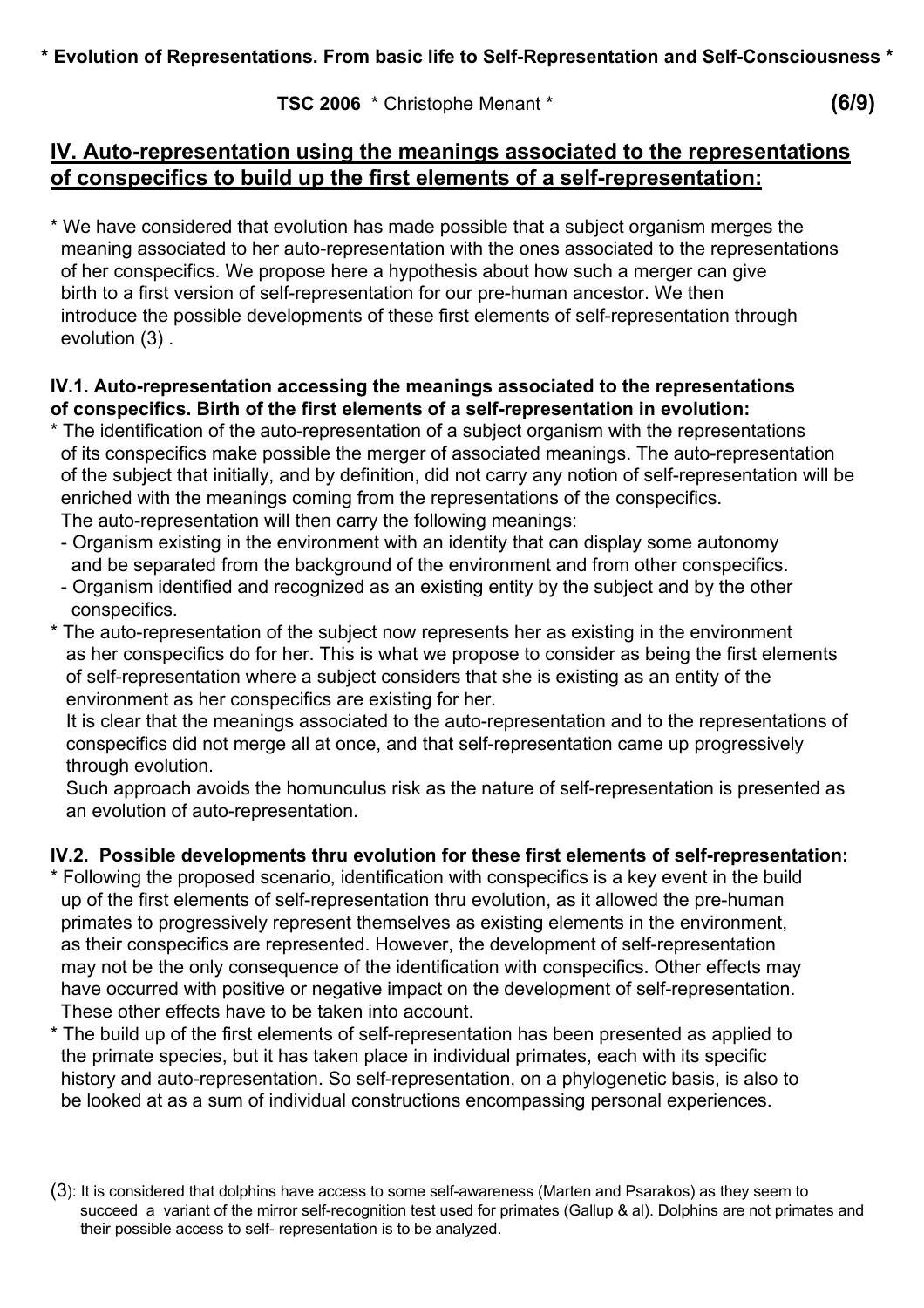**TSC 2006** \* Christophe Menant \* **(7/9)**

# **V. Evolution of self-representation toward self-consciousness. Accelerators and inhibitors:**

\* Identification with conspecifics and first elements of self-representation has been a great step in the evolution toward self-consciousness. But the same identification process can also create an increase of anxiety that may inhibit the evolutionary trend. We propose that the tools implemented by the organism to limit its anxiety can also benefit to the evolution of the first elements of self-representation and accelerate the evolution up to self-consciousness, thus creating an evolutionary engine.

### **V.1. Identification with conspecifics as source of anxiety increase:**

\* Identification with conspecifics also means that the subject can feel what the conspecifics feel. The environment of our pre-human ancestors was one of survival of the fittest where many dangers and risks were present. At that time, the subject that identified with a conspecific had to feel all the dangers, sufferings and pains encountered by the conspecific in addition to her own.

We propose that this significant increase in felt dangers and sufferings or pains has generated an increase of anxiety for the subject.

Such anxiety increase generated discomfort and pain that the subject had to limit.

### **V.2. Anxiety limitation possibilities. Evolutionary engine:**

\* Our ancestors had various means to limit the increase in anxiety they were encountering:

- Limit the source of anxiety, i.e.help the conspecific getting out of the dangerous situation or act in order to reduce his suffering or pain. This calls for a development of empathy with possibility of reciprocity and strengthening of group solidarity.
- Reduce the occurrence of dangerous situations by improving group and individual efficiency on the environment thru improvement of imitation, communication (language) and group life.
- \* These actions to limit anxiety are an evolutionary advantage and develop the performance of intersubjectivity, which creates a positive feedback evolutionary engine (fig V.1.) (4)
- \* We propose that such evolutionary engine has contributed to the evolution of the first elements of self-awareness up to self-consciousness, which is then rooted in interpersonal relationship among pre-human primates.
- \* If the level of anxiety resulting from identification with conspecifics is acceptable with no real need for anxiety limitation, then the species can look at surviving in an ecological niche and not care about potential evolutionary advantages (today great apes ?) (fig V.1).
- \* If the level of anxiety resulting from identification with conspecifics is too important to be limited, then the evolutionary engine will not operate and the species may disappear through evolution (fig V.1).
- \* Anxiety limitation can be considered as an evolutionary engine that roots self-consciousness in emotions by the key role of anxiety/anxiety limitation in evolution toward humans.
- \* Today's humans are the result of that evolutionary engine which we can consider as still active.

<sup>(4)</sup> This positive feedback loop begins to increase anxiety by the development of intersubjectivity before offering tools to limit it . The loop will continue, assuming the overall result is positive evolutionary wise.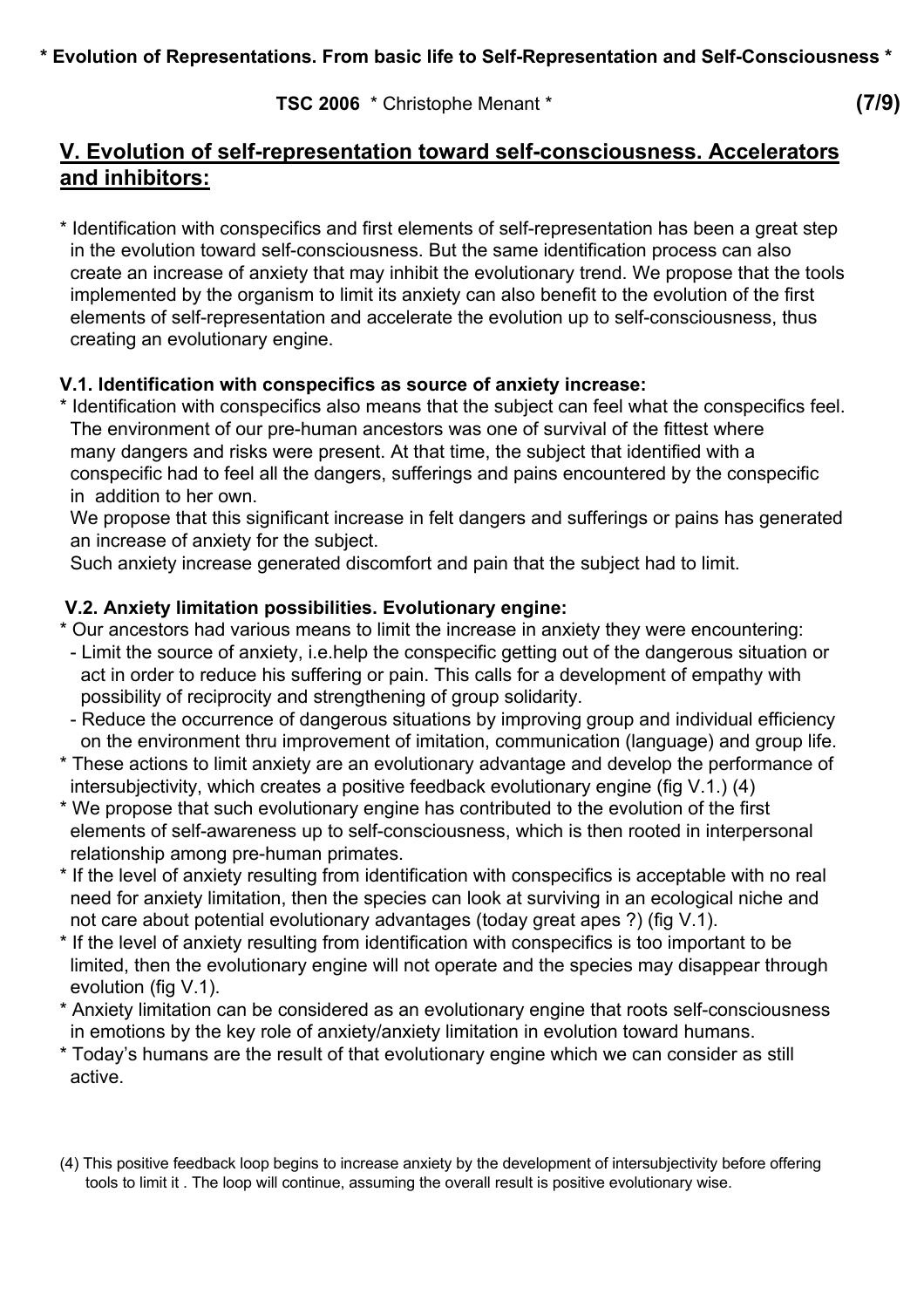**\* Evolution of Representations. Fr om basic life to Self-Representation and Self-Consciousness \***

**TSC 2006**  \* Christophe Menant \* **(8/9)**



**FigV.1. Anxiety Limitation and evolutionary options**

# **VI. Conclusion. Summary and continuation**

### **VI.1 Summary**

The following points have been introduced in the above paragraphs:

- a) A definition of usage related representation based on information and meaning.
- b) An evolutionary scenario from primates up to humans starting with primates capable of carrying representations of conspecifics as well as an auto-representation (devoid of any notion of self-representation).
- c) An identification of auto-representation with representations of conspecifics allowed by a performance of intersubjectivity among pre-human primates (mirror neurons level in evolution). This roots the evolutionary scenario in interpersonal relationship among prehuman primates.
- d) A merger of meanings allowing auto-representation to carry the meanings associated to the representations of conspecifics.
- e) The build up of first elements of self-representation resulting from auto-representation becoming able to carry the meanings corresponding to an entity existing in the environment as do represented conspecifics.
- f) Self-consciousness considered as a by-product of the evolution of self-representation.
- g) The identification with suffering or endangered conspecifics as creating an anxiety increase that has to be limited.
- h) Anxiety limitation as developing empathy, imitation, language, group life and emotions, and initiating an evolutionary engine through the positive feedback on intersubjectivity.
- i) Self-consciousness as rooted in emotions through the role of anxiety limitation in evolution.